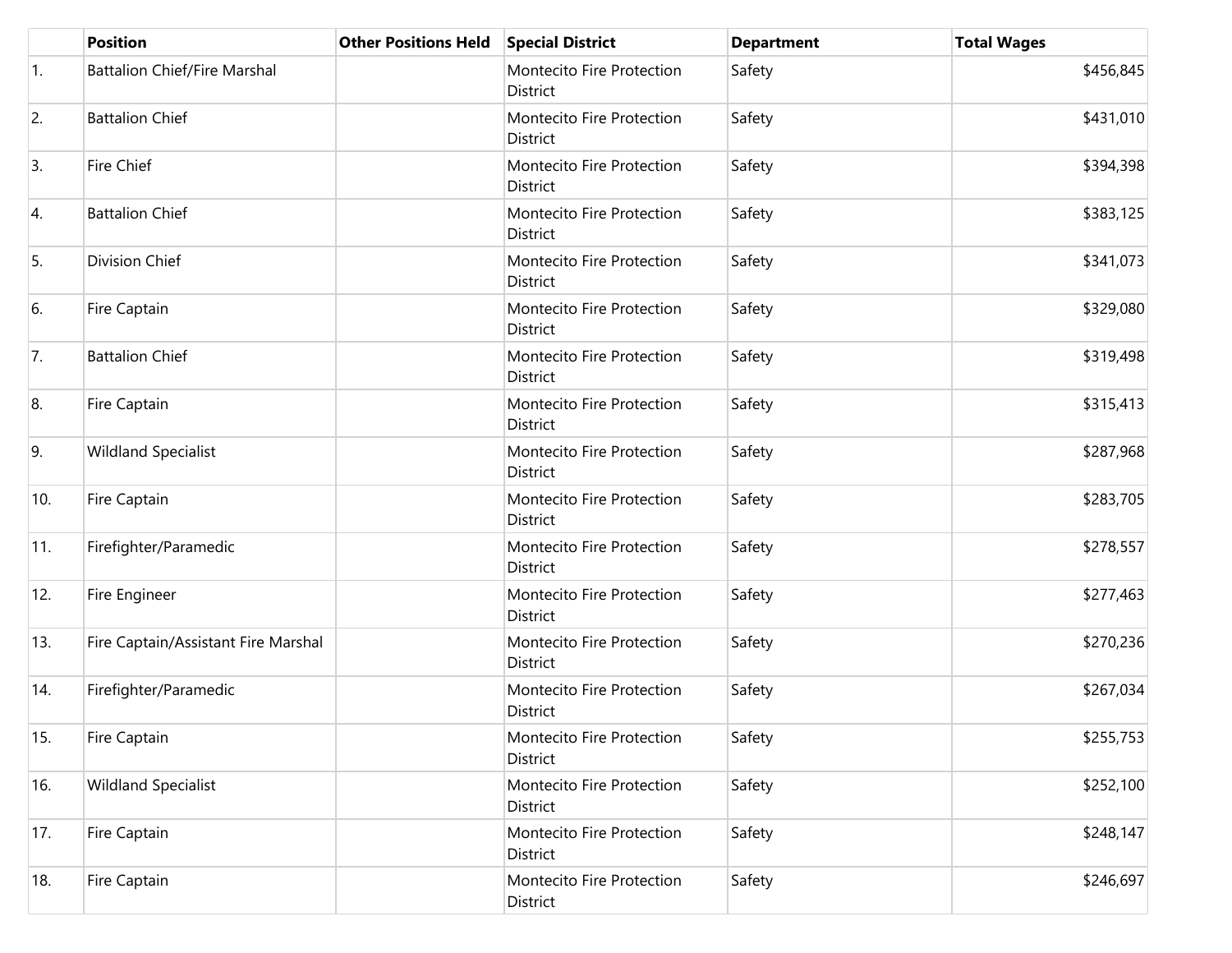| 19. | Fire Engineer              | Montecito Fire Protection<br>District        | Safety         | \$246,199 |
|-----|----------------------------|----------------------------------------------|----------------|-----------|
| 20. | Firefighter/Paramedic      | Montecito Fire Protection<br>District        | Safety         | \$241,637 |
| 21. | Fire Engineer              | Montecito Fire Protection<br>District        | Safety         | \$238,853 |
| 22. | Fire Engineer              | Montecito Fire Protection<br><b>District</b> | Safety         | \$236,141 |
| 23. | <b>District Accountant</b> | Montecito Fire Protection<br>District        | Administration | \$234,065 |
| 24. | Firefighter                | Montecito Fire Protection<br>District        | Safety         | \$225,070 |
| 25. | Firefighter/Paramedic      | Montecito Fire Protection<br>District        | Safety         | \$218,564 |
| 26. | Fire Engineer              | Montecito Fire Protection<br>District        | Safety         | \$214,258 |
| 27. | Firefighter/Paramedic      | Montecito Fire Protection<br>District        | Safety         | \$201,967 |
| 28. | Firefighter                | Montecito Fire Protection<br>District        | Safety         | \$198,393 |
| 29. | Firefighter                | Montecito Fire Protection<br>District        | Safety         | \$197,167 |
| 30. | Firefighter/Paramedic      | Montecito Fire Protection<br>District        | Safety         | \$187,793 |
| 31. | Firefighter/Paramedic      | Montecito Fire Protection<br>District        | Safety         | \$185,106 |
| 32. | Dispatcher                 | Montecito Fire Protection<br><b>District</b> | Dispatch       | \$183,927 |
| 33. | Firefighter                | Montecito Fire Protection<br>District        | Safety         | \$183,625 |
| 34. | Firefighter                | Montecito Fire Protection<br>District        | Safety         | \$183,031 |
| 35. | Firefighter                | Montecito Fire Protection<br>District        | Safety         | \$182,930 |
| 36. | Firefighter/Paramedic      | Montecito Fire Protection<br>District        | Safety         | \$179,183 |